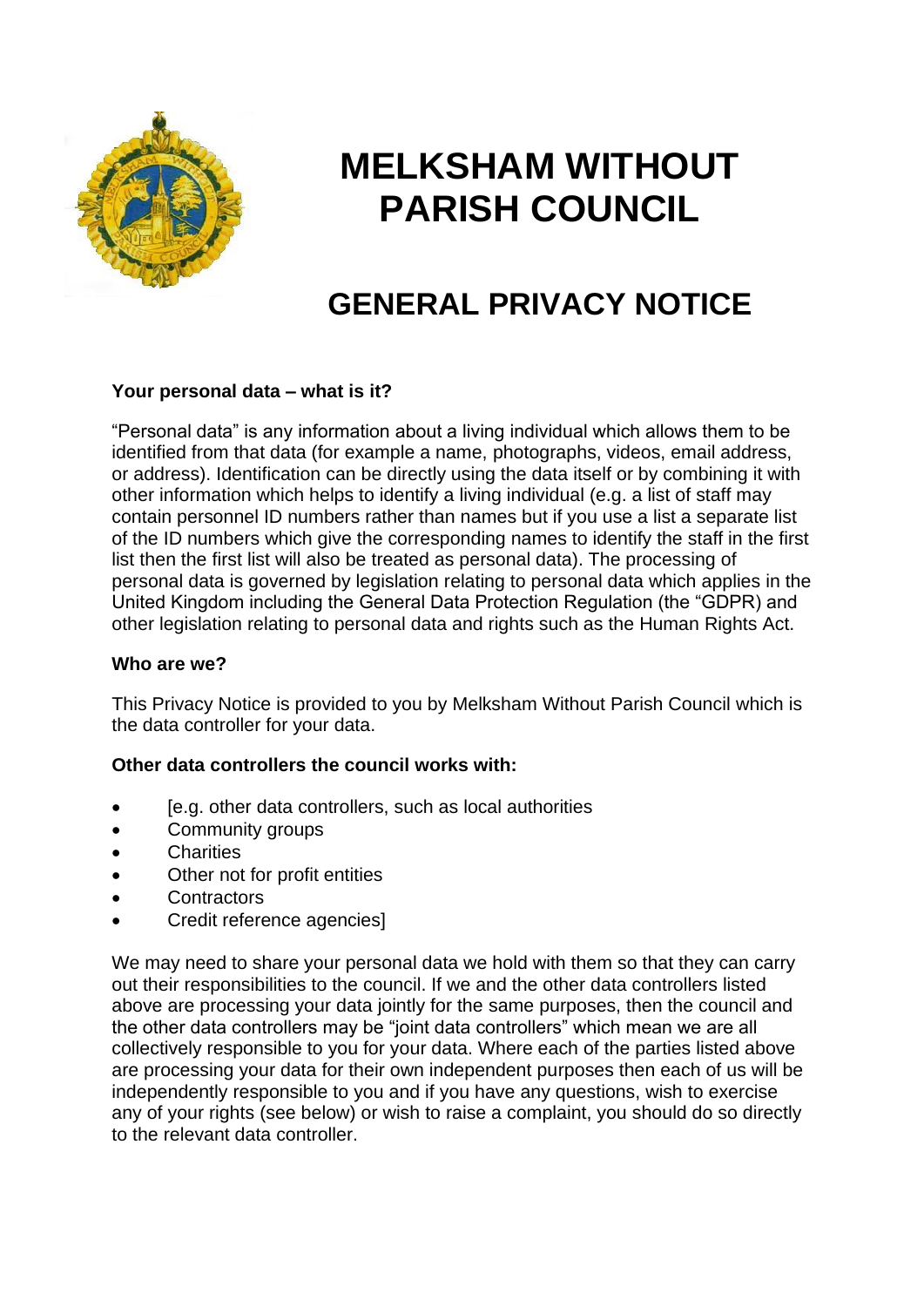A description of what personal data the council processes and for what purposes is set out in this Privacy Notice.

## **The council will process some or all of the following personal data where necessary to perform its tasks:**

- Names, titles, and aliases, photographs;
- Contact details such as telephone numbers, addresses, and email addresses;
- Where they are relevant to the services provided by a council, or where you provide them to us, we may process information such as gender, age, marital status, nationality, education/work history, academic/professional qualifications, hobbies, family composition, and dependants;
- Where you pay for activities such as use of a council hall, financial identifiers such as bank account numbers, payment card numbers, payment/transaction identifiers, policy numbers, and claim numbers;
- The personal data we process may include sensitive or other special categories of personal data such as criminal convictions, racial or ethnic origin, mental and physical health, details of injuries, medication/treatment received, political beliefs, trade union affiliation, genetic data, biometric data, data concerning and sexual life or orientation.

# **How we use sensitive personal data**

- We may process sensitive personal data including, as appropriate:
	- information about your physical or mental health or condition in order to monitor sick leave and take decisions on your fitness for work;
	- your racial or ethnic origin or religious or similar information in order to monitor compliance with equal opportunities legislation;
	- in order to comply with legal requirements and obligations to third parties.
- These types of data are described in the GDPR as "Special categories of data" and require higher levels of protection. We need to have further justification for collecting, storing and using this type of personal data.
- We may process special categories of personal data in the following circumstances:
	- In limited circumstances, with your explicit written consent.
	- Where we need to carry out our legal obligations.
	- Where it is needed in the public interest.
- Less commonly, we may process this type of personal data where it is needed in relation to legal claims or where it is needed to protect your interests (or someone else's interests) and you are not capable of giving your consent, or where you have already made the information public.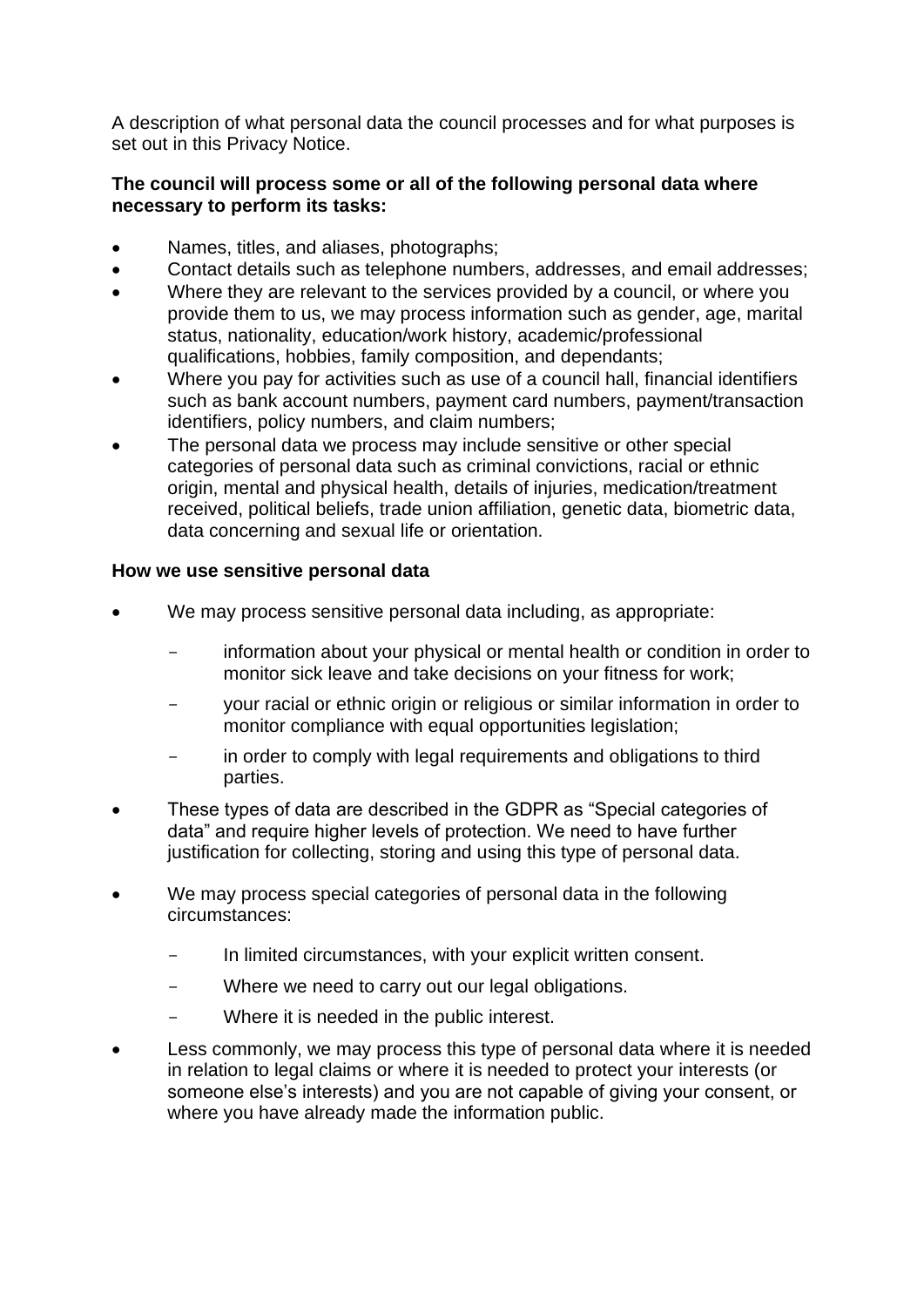# **Do we need your consent to process your sensitive personal data?**

In limited circumstances, we may approach you for your written consent to allow us to process certain sensitive personal data. If we do so, we will provide you with full details of the personal data that we would like and the reason we need it, so that you can carefully consider whether you wish to consent.

### **The council will comply with data protection law. This says that the personal data we hold about you must be:**

- Used lawfully, fairly and in a transparent way.
- Collected only for valid purposes that we have clearly explained to you and not used in any way that is incompatible with those purposes.
- Relevant to the purposes we have told you about and limited only to those purposes.
- Accurate and kept up to date.
- Kept only as long as necessary for the purposes we have told you about.
- Kept and destroyed securely including ensuring that appropriate technical and security measures are in place to protect your personal data to protect personal data from loss, misuse, unauthorised access and disclosure.

# **We use your personal data for some or all of the following purposes:**

- To deliver public services including to understand your needs to provide the services that you request and to understand what we can do for you and inform you of other relevant services;
- To confirm your identity to provide some services;
- To contact you by post, email, telephone or using social media (e.g., Facebook, Twitter, WhatsApp);
- To help us to build up a picture of how we are performing;
- To prevent and detect fraud and corruption in the use of public funds and where necessary for the law enforcement functions;
- To enable us to meet all legal and statutory obligations and powers including any delegated functions;
- To carry out comprehensive safeguarding procedures (including due diligence and complaints handling) in accordance with best safeguarding practice from time to time with the aim of ensuring that all children and adults-at-risk are provided with safe environments and generally as necessary to protect individuals from harm or injury;
- To promote the interests of the council;
- To maintain our own accounts and records;
- To seek your views, opinions or comments;
- To notify you of changes to our facilities, services, events and staff, councillors and other role holders;
- To send you communications which you have requested and that may be of interest to you. These may include information about campaigns, appeals, other new projects or initiatives;
- To process relevant financial transactions including grants and payments for goods and services supplied to the council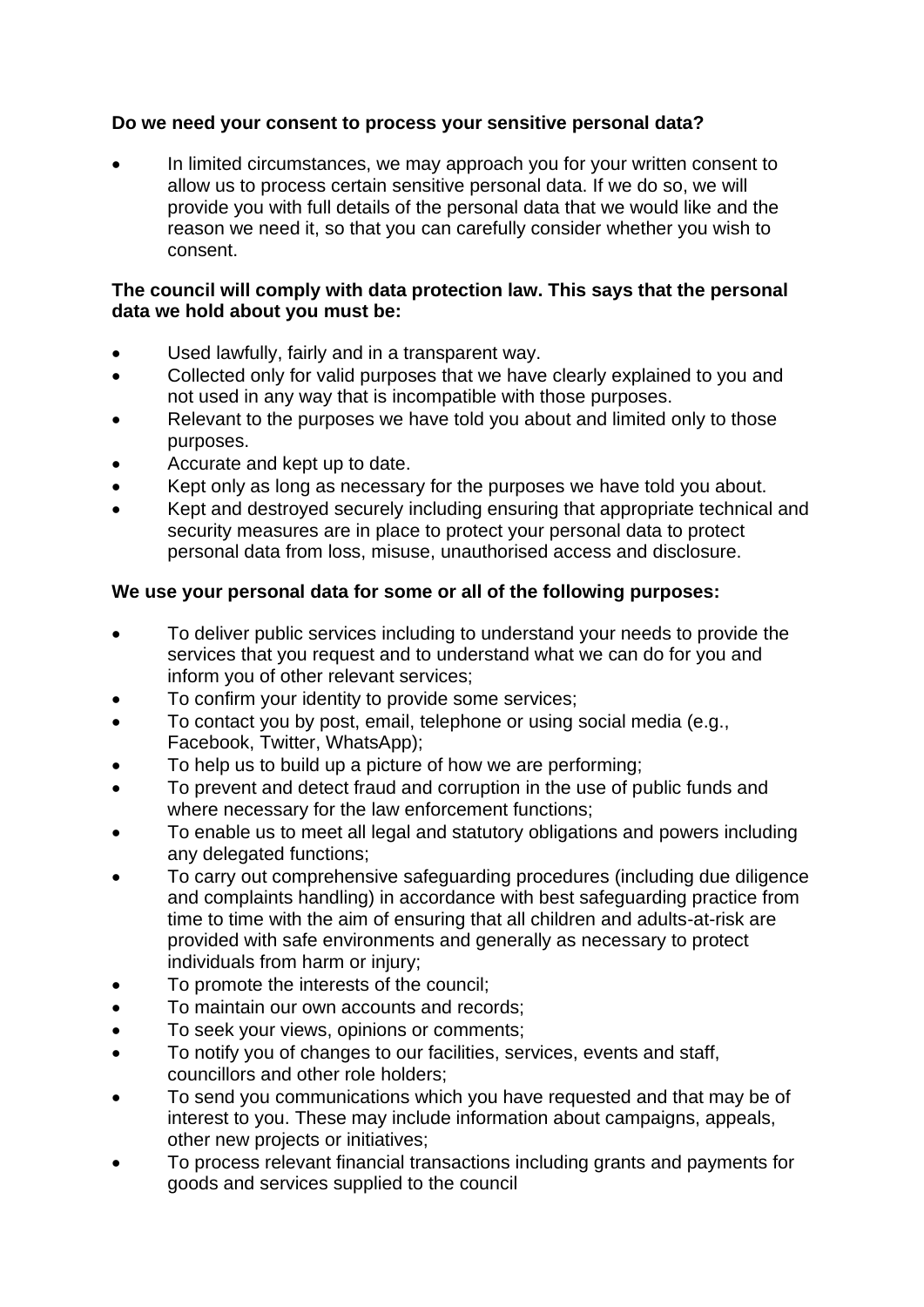• To allow the statistical analysis of data so we can plan the provision of services.

Our processing may also include the use of CCTV systems for the prevention and prosecution of crime.

### **What is the legal basis for processing your personal data?**

The council is a public authority and has certain powers and obligations. Most of your personal data is processed for compliance with a legal obligation which includes the discharge of the council's statutory functions and powers. Sometimes when exercising these powers or duties it is necessary to process personal data of residents or people using the council's services. We will always take into account your interests and rights. This Privacy Notice sets out your rights and the council's obligations to you.

We may process personal data if it is necessary for the performance of a contract with you, or to take steps to enter into a contract. An example of this would be processing your data in connection with the use of sports facilities, or the acceptance of an allotment garden tenancy

Sometimes the use of your personal data requires your consent. We will first obtain your consent to that use.

### **Sharing your personal data**

This section provides information about the third parties with whom the council may share your personal data. These third parties have an obligation to put in place appropriate security measures and will be responsible to you directly for the manner in which they process and protect your personal data. It is likely that we will need to share your data with some or all of the following (but only where necessary):

- The data controllers listed above under the heading "Other data controllers the council works with";
- Our agents, suppliers and contractors. For example, we may ask a commercial provider to publish or distribute newsletters on our behalf, or to maintain our database software;
- On occasion, other local authorities or not for profit bodies with which we are carrying out joint ventures e.g. in relation to facilities or events for the community.

# **How long do we keep your personal data?**

We will keep some records permanently if we are legally required to do so. We may keep some other records for an extended period of time. For example, it is currently best practice to keep financial records for a minimum period of 8 years to support HMRC audits or provide tax information. We may have legal obligations to retain some data in connection with our statutory obligations as a public authority. The council is permitted to retain data in order to defend or pursue claims. In some cases the law imposes a time limit for such claims (for example 3 years for personal injury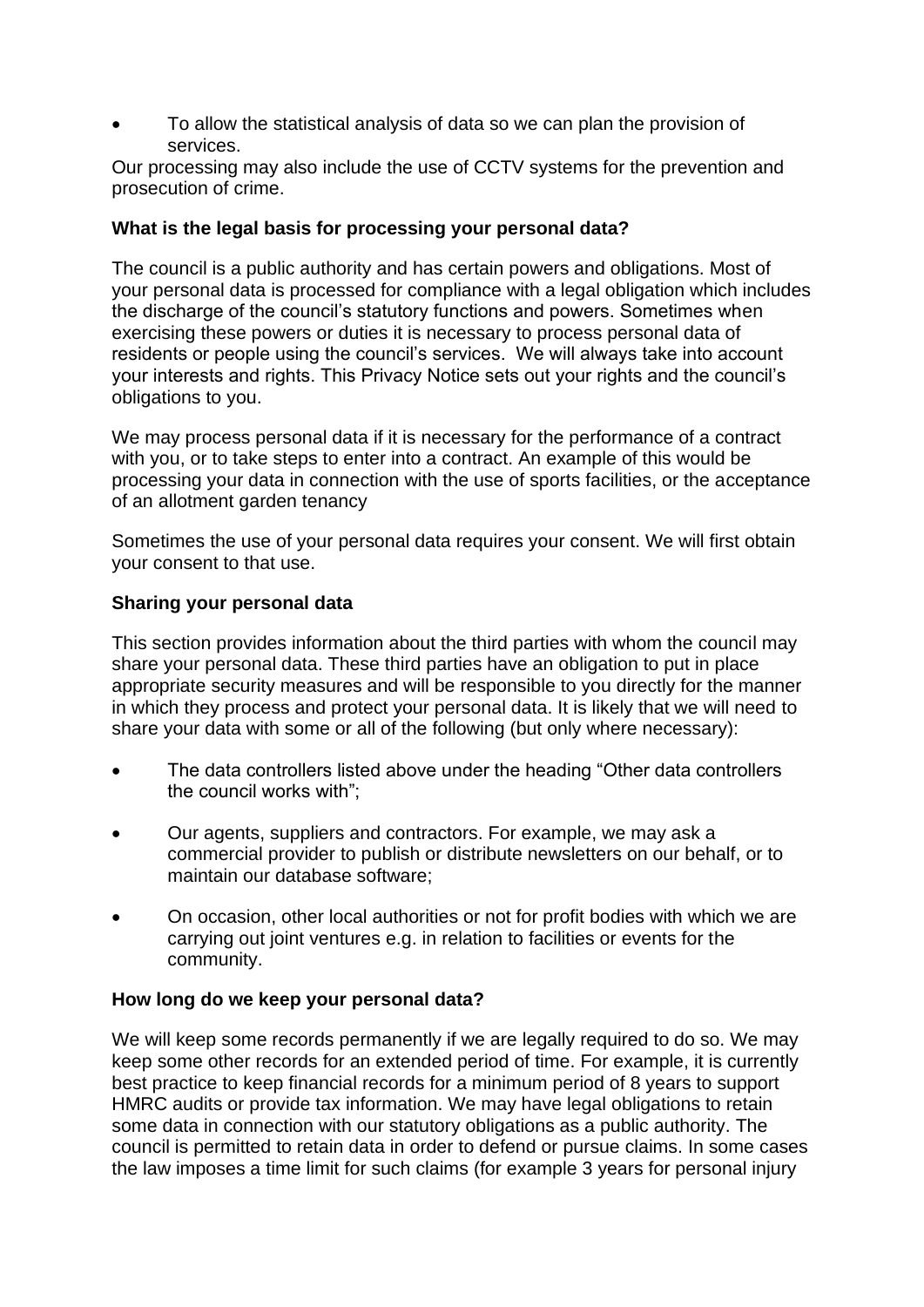claims or 6 years for contract claims). We will retain some personal data for this purpose as long as we believe it is necessary to be able to defend or pursue a claim. In general, we will endeavour to keep data only for as long as we need it. This means that we will delete it when it is no longer needed.

## **Your rights and your personal data**

You have the following rights with respect to your personal data:

When exercising any of the rights listed below, in order to process your request, we may need to verify your identity for your security. In such cases we will need you to respond with proof of your identity before you can exercise these rights.

### *1) The right to access personal data we hold on you*

- At any point you can contact us to request the personal data we hold on you as well as why we have that personal data, who has access to the personal data and where we obtained the personal data from. Once we have received your request, we will respond within one month.
- There are no fees or charges for the first request but additional requests for the same personal data or requests which are manifestly unfounded or excessive may be subject to an administrative fee.

### *2) The right to correct and update the personal data we hold on you*

If the data we hold on you is out of date, incomplete or incorrect, you can inform us and your data will be updated.

#### *3) The right to have your personal data erased*

- If you feel that we should no longer be using your personal data or that we are unlawfully using your personal data, you can request that we erase the personal data we hold.
- When we receive your request, we will confirm whether the personal data has been deleted or the reason why it cannot be deleted (for example because we need it for to comply with a legal obligation).

### *4) The right to object to processing of your personal data or to restrict it to certain purposes only*

• You have the right to request that we stop processing your personal data or ask us to restrict processing. Upon receiving the request, we will contact you and let you know if we are able to comply or if we have a legal obligation to continue to process your data.

# *5) The right to data portability*

- You have the right to request that we transfer some of your data to another controller. We will comply with your request, where it is feasible to do so, within one month of receiving your request.
- *6) The right to withdraw your consent to the processing at any time for any processing of data to which consent was obtained*
- You can withdraw your consent easily by telephone, email, or by post (see Contact Details below).